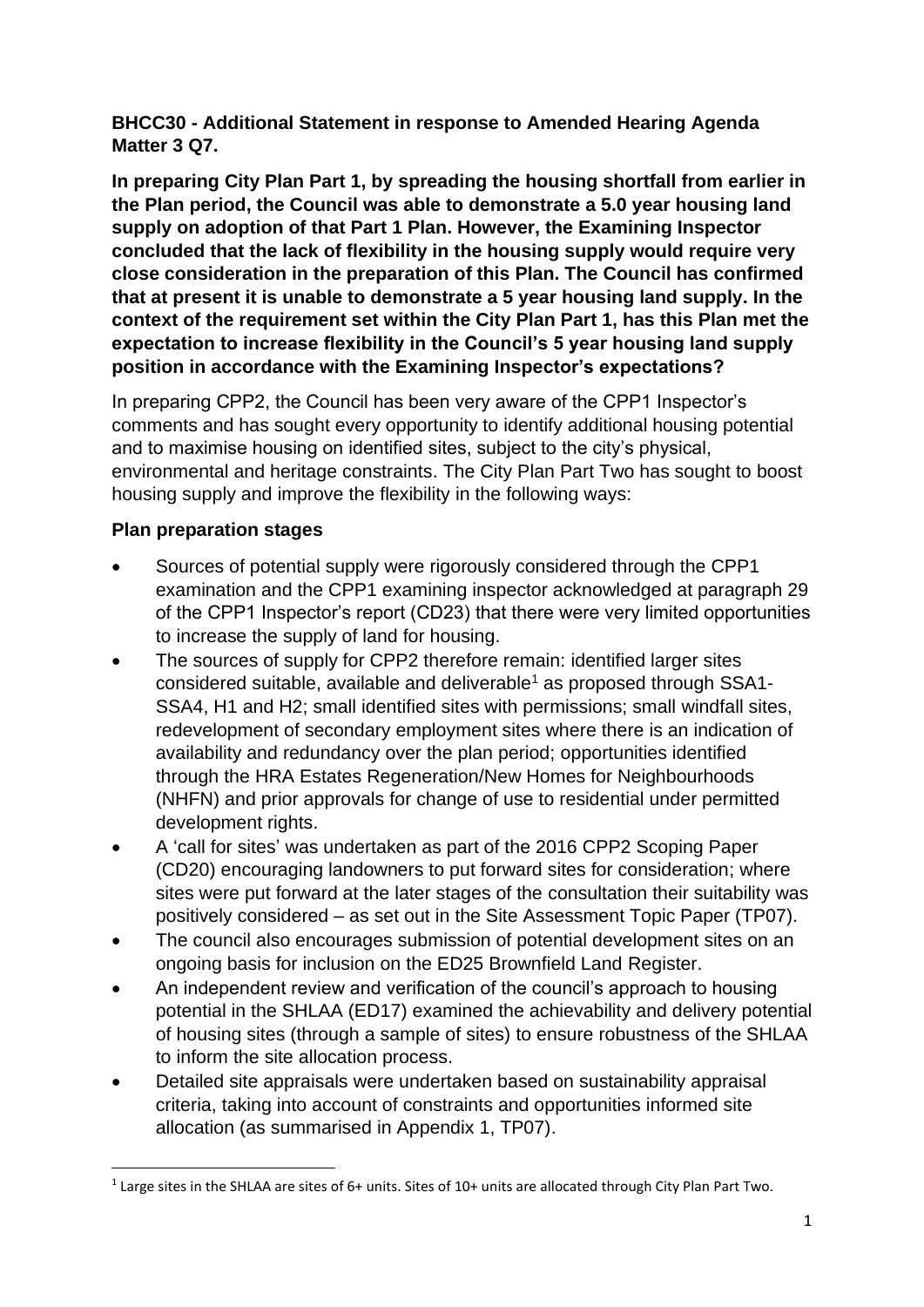- The council proactively engaged with landowners on the availability of sites.
- In recognition of the city's constraints and limited land availability the site selection approach took a positive capacity-led approach informed by the SA assessment of options: the preferred approach of allocating all suitable sites that are developable within the plan period and can delivery 10 or more residential units.
- Proactive approach to site selection ensured that if a site met the capacity criteria, was known to be available, suitable and achievable within the plan period it has been proposed for allocation.
- All identified SHLAA sites of 10+ dwellings that are suitable, available and deliverable which do not already have planning permission or with permissions not yet started are proposed for allocation in CPP2.
- Comprehensive assessment of urban fringe potential and identification of sites for allocation through the ED21-ED24 Urban Fringe Assessments. Potential identified sites of 10+ dwellings are proposed for allocation in CPP2.
- TP06 Housing Provision Paper demonstrates that a total potential supply of 15,096 net dwellings is identified which is considered deliverable over the Plan period to 2030. This comfortably exceeds the minimum target set in CPP1 Policy CP1.

## **Policy**

- Strategic site allocations (SSA1-SSA4) set out minimum requirements for residential units and this allows for detailed design consideration to inform the exact amount of development but allows for the figures to be exceeded.
- The Urban Fringe Further Assessments in 2015 and 2021 (ED22 ED24) has provided more detailed analysis of ecology, landscape and archaeological issues which has allowed the potential developable areas and housing capacity of urban fringe sites to be robustly assessed. Given the sensitivity of sites, the housing figures in H2 are indicative to allow for more detailed site assessment as the planning application stage to ensure specific constraints are addressed and environmental enhancements (including biodiversity net gains) secured.
- H1 housing allocations whilst expressed as indicative figures allow for detailed design considerations to inform the exact amount of development.
- Site allocations are supported by positive planning policies that will ensure the full and effective use of sites – encouraging high densities on brownfield sites, including by promoting taller buildings (6 or more storeys) in appropriate locations through CPP1 policies CP12 Urban Design and CP14 Housing Density. CPP2 Policy DM19 Maximising Development Potential will ensure the 'under-development' of sites is avoided supported by the Urban Design Framework SPD.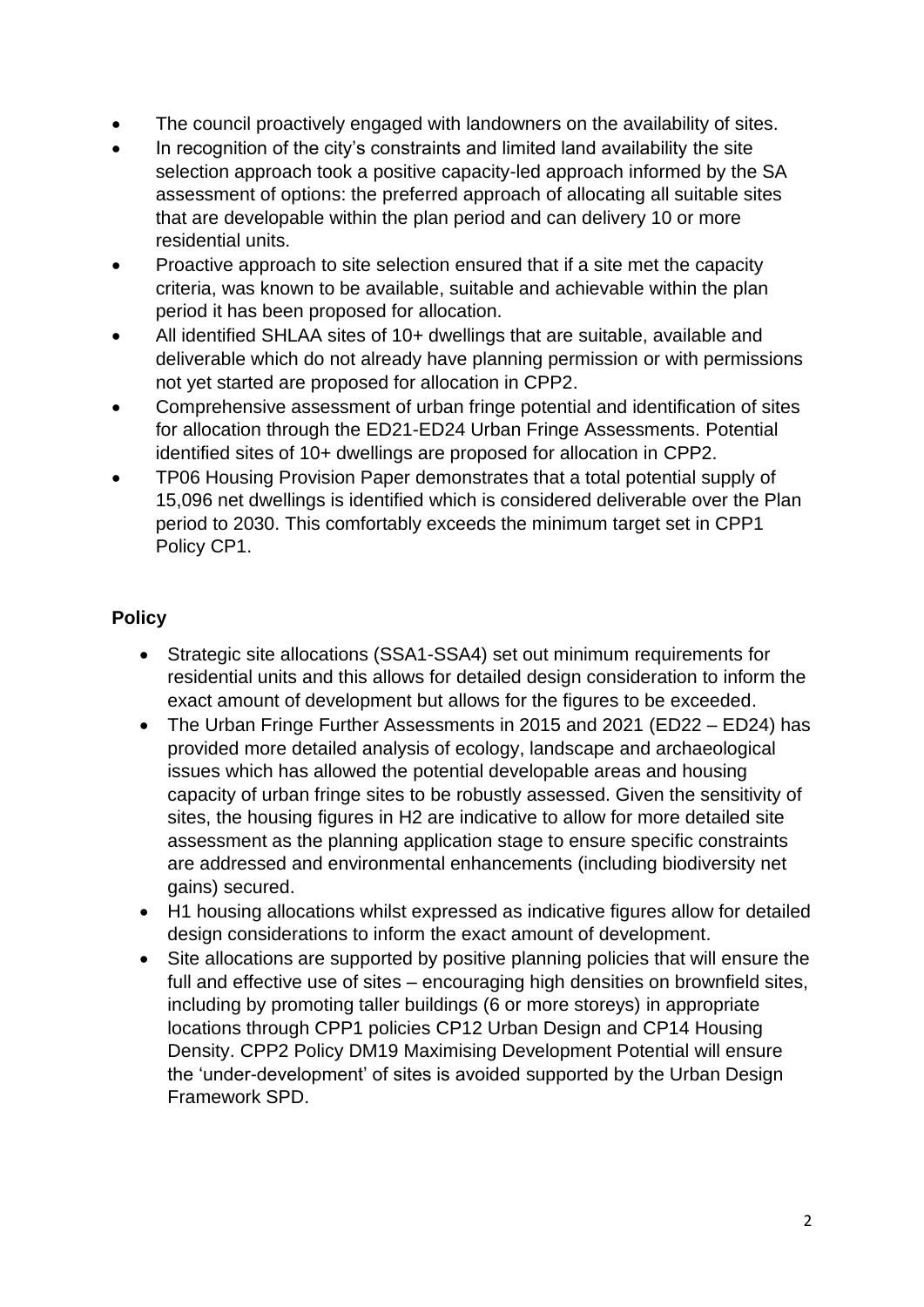## **Housing Delivery**

- Through the Housing Delivery Action Plan (HDAP) (ED16) the council has analysed potential risks to housing delivery. The HDAP Section 8 sets out a range of Council actions to boost development, including by accelerating its direct delivery of affordable housing and by taking action to unlock stalled development sites. These actions include:
	- o Direct council delivery of new affordable housing through the council's housing development programme, New Homes for Neighbourhoods (NHFN) which includes an ambitious corporate target to provide a minimum 800 additional council homes (and 700 other new homes that are affordable as possible). In addition, the council has formed a Joint Venture company with Hyde Housing (Homes for Brighton & Hove) which has set a target to build 1,000 affordable homes for low income rent and sale.
	- o Partnership working to accelerate delivery and unlock stalled sites, including securing funding from the One Public Estate programme to support master planning and development delivery in the Hove Station area, and on sites at Brighton General Hospital and the Moulsecoomb Hub.
	- o Actions to speed up the planning application process, by encouraging early developer engagement/pre-application enquiries and advice and encouraging the use of Planning Performance Agreements (PPAs) for larger applications.
	- o Improving communication with housing providers to gain a clearer understanding of issues that may constraining housing delivery, including regular council officer meetings with the local Planning Agents Forum (PAF) which comprises planning agents who regularly submit planning applications to the council.
- A significant quantity of residential units has been permitted since 2010:
	- o Plan period average of 853 units over 2010-2020
	- o A five-year average, 2015-2020 of 997 units and three-year average 2017-2020 of 1,250 units.
- As set out in TP06, Appendix 1 Table A1.6, the latest monitoring figures (1 April 2020) show 3,082 housing units under construction. ED16 HDAP Table 5 shows that over the period since 2013/14, there has been a steady upward trend in housing under construction which is expected to lead to higher deliver rates over the next few years reflecting build out of some of the city's higher density development schemes.
- The analysis of proposed site allocations provided in 'BHCC27 Additional Information – CPP2 allocations with planning consents' shows that planning applications permitted by the council which have exceeded the originally proposed CPP2 figures on a high proportion of the sites (including SSA3, SSA4, 8 H1 sites and 3 H2 sites) resulting in a total housing delivery 504 net dwellings above the Draft CPP2 allocations.